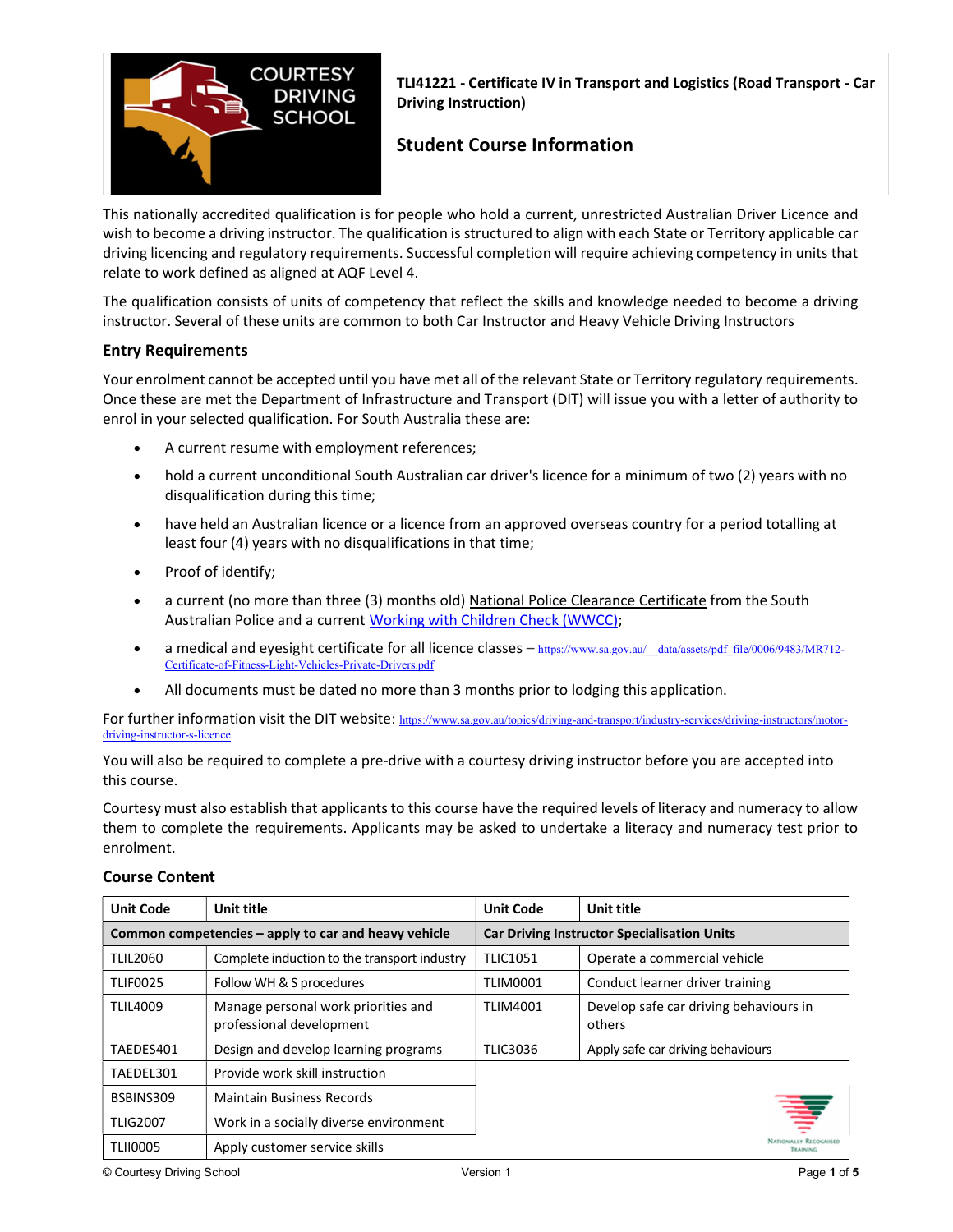# COMMON CORE UNITS

# TLIL2060 - Complete induction to the transport industry

This unit involves the skills and knowledge required to complete workplace induction to the transport industry.

# TLIF0025 - Follow Work Health and Safety procedures

This unit involves the skills and knowledge required to follow work health and safety (WHS)/occupational, health and safety (OHS) procedures.

### TLIL4009 - Manage personal work priorities and professional development

This unit involves the skills and knowledge required to manage personal work priorities and professional development.

### TLIG2007 - Work in a socially diverse environment

This unit involves the skills and knowledge required to apply cultural awareness, communication principles and problemsolving techniques to facilitate working in a socially diverse environment.

### TLII0005 - Apply customer service skills

This unit involves the skills and knowledge required to apply customer service skills.

#### BSBINS309 - Maintain Business Records

This unit describes the skills and knowledge required to maintain the records of a business on an operational basis.

### TAEDES401 - Design and develop learning programs

This unit describes the skills and knowledge required to conceptualise, design, develop and review learning programs to meet an identified need for a group of learners.

### TAEDEL301 - Provide work skill instruction

This unit describes the skills and knowledge required to conduct individual and group instruction, demonstrate work skills and assess the success of training and one's own training performance, using existing learning resources in a safe and comfortable learning environment.

#### SPECIALISATION UNITS FOR CAR DRIVING INSTRUCTOR

#### TLIC3036 - Apply safe car driving behaviours

This unit involves the skills and knowledge required for higher-order safe driving. This unit applies to light vehicle safe driving behaviours.

#### TLIM4001 - Develop safe car driving behaviours in others

This unit involves the skills and knowledge required to teach learner drivers from diverse backgrounds how to develop, monitor and maintain safe car driving strategies and behaviours. This unit applies to car driving instructors.

#### TLIC1051 - Operate a commercial vehicle

This unit involves the skills and knowledge required to maintain the safety of and to operate, a commercial vehicle across a variety of job roles.

# TLIM0001 - Conduct learner driver training

This unit involves the skills and knowledge required to teach learner drivers from diverse backgrounds how to prepare, explain, demonstrate, monitor and maintain safe car driving skills. This unit applies to car driving instructors.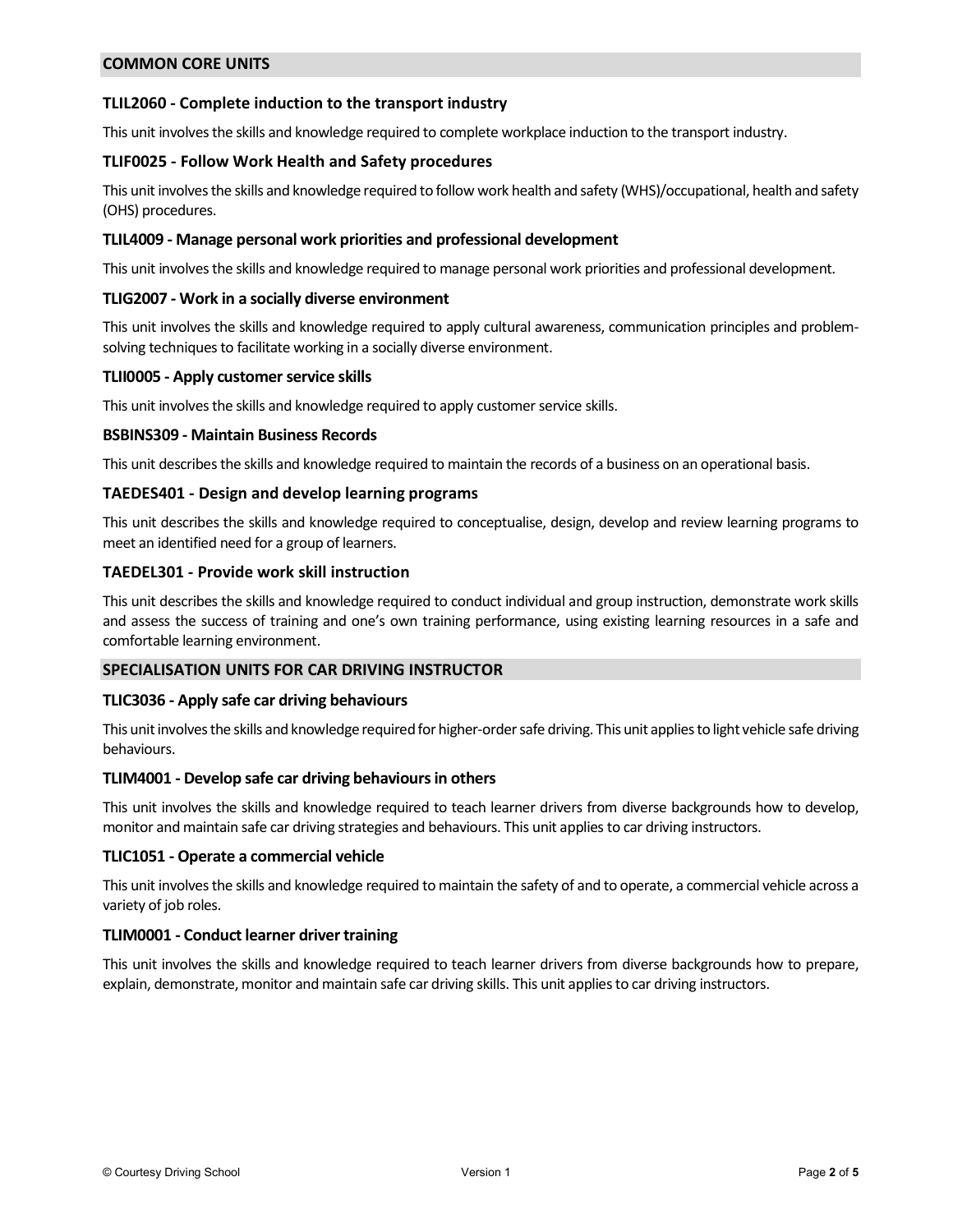# **Delivery**

- Courses are delivered at our Wingfield Training Facility, 57 Wingfield Road, WINGFIELD
- Courses are structured on a flexible basis to meet the needs of students. Delivery includes classroom theory and in-vehicle practical training and assessment where appropriate. Units are clustered to provide a more holistic delivery and assessment program.
- Training is a mix of theory and practice including in-vehicle training. Approximately one (1) full work week (Mon-Fri) or part-time equivalent weeks will be spent in-vehicle.
- The car instructor course is scheduled over approximately six (6) months with additional hours per week of home study required to complete assessments or practice driving tasks.

By successfully completing the TLI41221 Certificate IV in Transport & Logistics (Car Driving Instruction) and meeting all the entry and DIT requirements you will be issued a Motor Vehicle Driving Instructor's licence (MVDI licence).

In order to become an Authorised Examiner, you will need to meet further requirements.

Please speak to a staff member if you would like further information on this.

# Provision of quality training and assessment

- As a nationally accredited Registered Training Organisation, Courtesy Driving School provides quality training and assessment services to its students, in accordance with the Standards for Registered Training Organisations (RTOs) 2015.
- Prior to enrolment students will be given course information sheets/brochures and a copy of the Courtesy Student Handbook that outlines our obligations to you as a prospective student. It also provides advice relating to your responsibilities as a student.
- The Courtesy enrolment form requires that you acknowledge and sign that you have received this information. The enrolment form also has details relating to fees and refunds.
- Once enrolled, Courtesy will keep students informed of any changes that may affect their participation.

### Student rights if Courtesy Driving School is unable to meet its training delivery obligations.

- Students may have the option to receive a full refund for training not delivered, or
- Have their enrolment transferred to another Registered Training Organisation offering this qualification.
- In the event that Courtesy is no longer able to operate as an RTO all records will be transferred to the Australian Skills Quality Authority (ASQA).

#### Assessment

- Assessment is competency based and will include a mixture of classroom-based exercises, written assignments, practical and in-vehicle assessments.
- Students are required to undertake a Road Law assessment at a Service SA centre, a separate fee applies for this assessment. Some class time will be allocated to discussion of these rules and working through practice questions; however, you may need to set aside personal time for private study. As a practice please complete the Give way questions and the multiple choice test which can be found on the RAA website: https://www.raa.com.au/motor/driving-school/learners-practice-tests.
- Student and Assessment Guides issued by Courtesy Driving school, provide all required information for this course. All assessment learner packs must be completed for all units of competency within this qualification. The learner assessment packs will be collected and marked. Please refer to Courtesy Driving School's Assessment policy for more information. All learner assessment packs are retained by Courtesy Driving School as per our Records Management Policy.
- The final assessment requires you to plan a series of lessons for instruction in a manual car (28 tasks) from the DIT training manual (The Driving Companion). These lessons are presented in the vehicle at the end of the course. You will be provided with a separate assessment booklet for this detailing the assessment process and providing planning templates, driving competency standards and assessment criteria. The final assessment will also include a competency and commentary drive.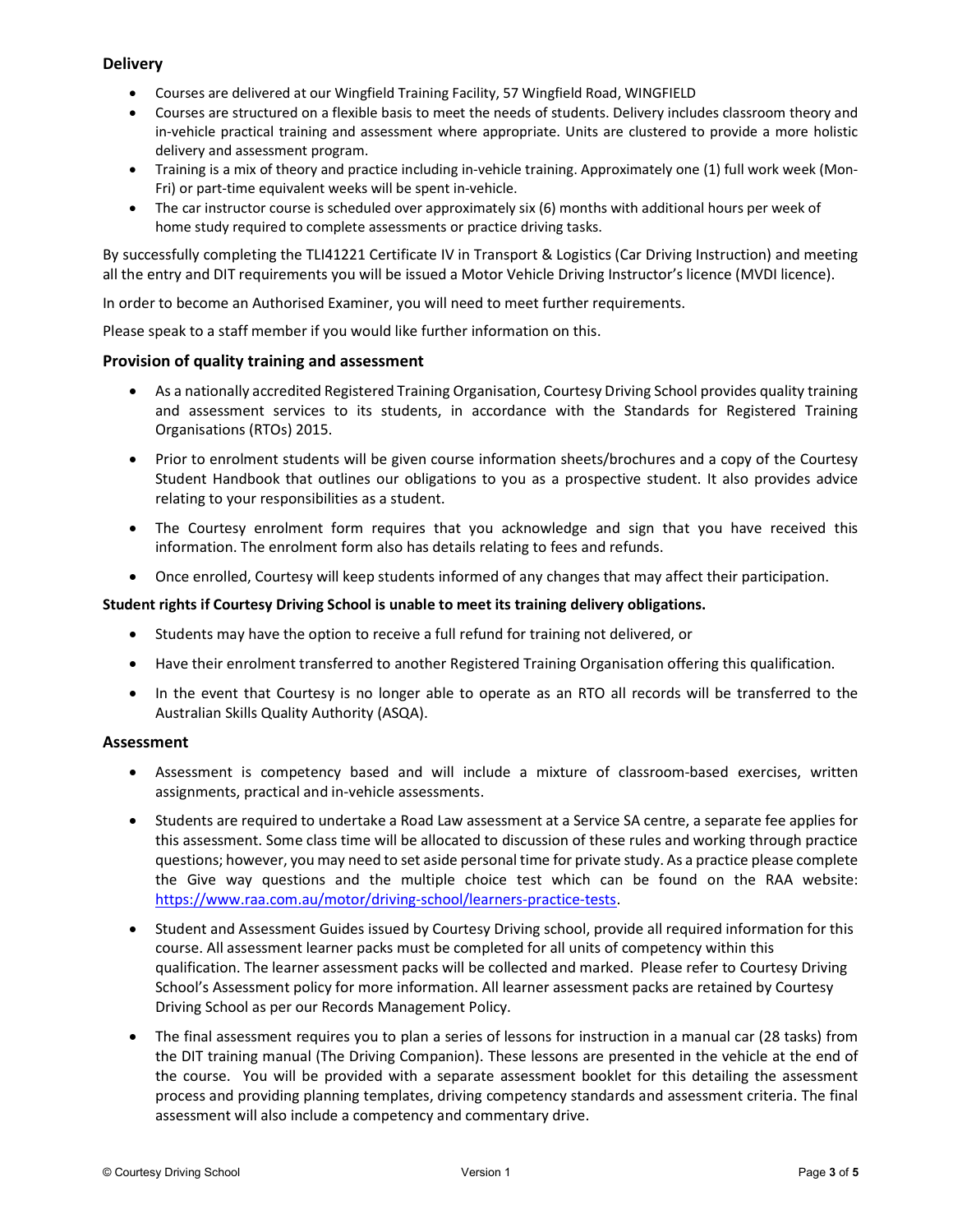- Students are required to notify DIT two (2) days before the Regulator Final Assessment and advise which five (5) lessons you will be presenting. A Standards and Training officer from the DIT will ride in the vehicle to observe this assessment and the competency and commentary drives.
- All other written and practical assessments must be successfully completed before undertaking the final assessment.

# Issuance of AQF certification documentation

- Courtesy issues Certification documentation promptly (within 30 days) that clearly outlines the qualification completed.
- Courtesy will only issue a qualification when a student has successfully met all the requirements of each unit of competency.
- Courtesy Driving School will issue a Qualification parchment with a Record of Results on the reverse when a student has successfully completed all units of competency that make up the entire qualification.
- Courtesy Driving School will issue a Statement of Attainment for all units of competency completed successfully where a full qualification was not obtained.
- Courtesy maintains all required documentation as per the Records management policy.
- Should a student damage or lose their parchment there is a charge of \$50 for the issue of a duplicate.

### Recognition of prior learning

- Recognition of prior learning is a form of assessment that provides the opportunity for you to have your skills, knowledge and experience recognised towards a formal qualification.
- You may have gained these skills and knowledge through training, work experience or general experiences such as committee memberships or volunteer work. There is a charge for RPL; however, the process may save you valuable time and money. Before you enrol in a course speak to your trainer to see if this process will be of value to you. The unit descriptors in this brochure may assist you to identify where you may have relevant skills. RPL application forms are available from your trainer. For more information on RPL please refer to the Assessment policy.
- The Regulator DIT has some specific RPL requirements. Your trainer will discuss these with you.

#### Mutual recognition

 If you have completed any of these units you may be able to receive recognition for these. You will need to provide relevant original academic transcripts that show the unit name and code and a current resume to demonstrate currency within the industry.

#### Fees and charges.

- For details of fees please refer to the fee schedule on page seven (7) of this document.
- Fees include all Courtesy Driving School learning and assessment materials.
- Please note Service SA will charge a separate fee for the Road Law assessment that is part of the course.
- Fees do not include the issue of your Motor Driver Instructor Licence, as detailed under Career pathways
- The Regulator Final assessment will incur a fee with DIT and a car hire fee from Courtesy Driving School if applicable.
- For further information on payment of fees please refer to the Payment of fee's policy.

#### Refund Policy

• Refunds are not granted automatically. Students are expected to be aware of their work and personal commitments before they enrol, and it will be necessary to establish that the cause of the withdrawal could not be reasonably anticipated before enrolment. Please refer to the student handbook for more information.